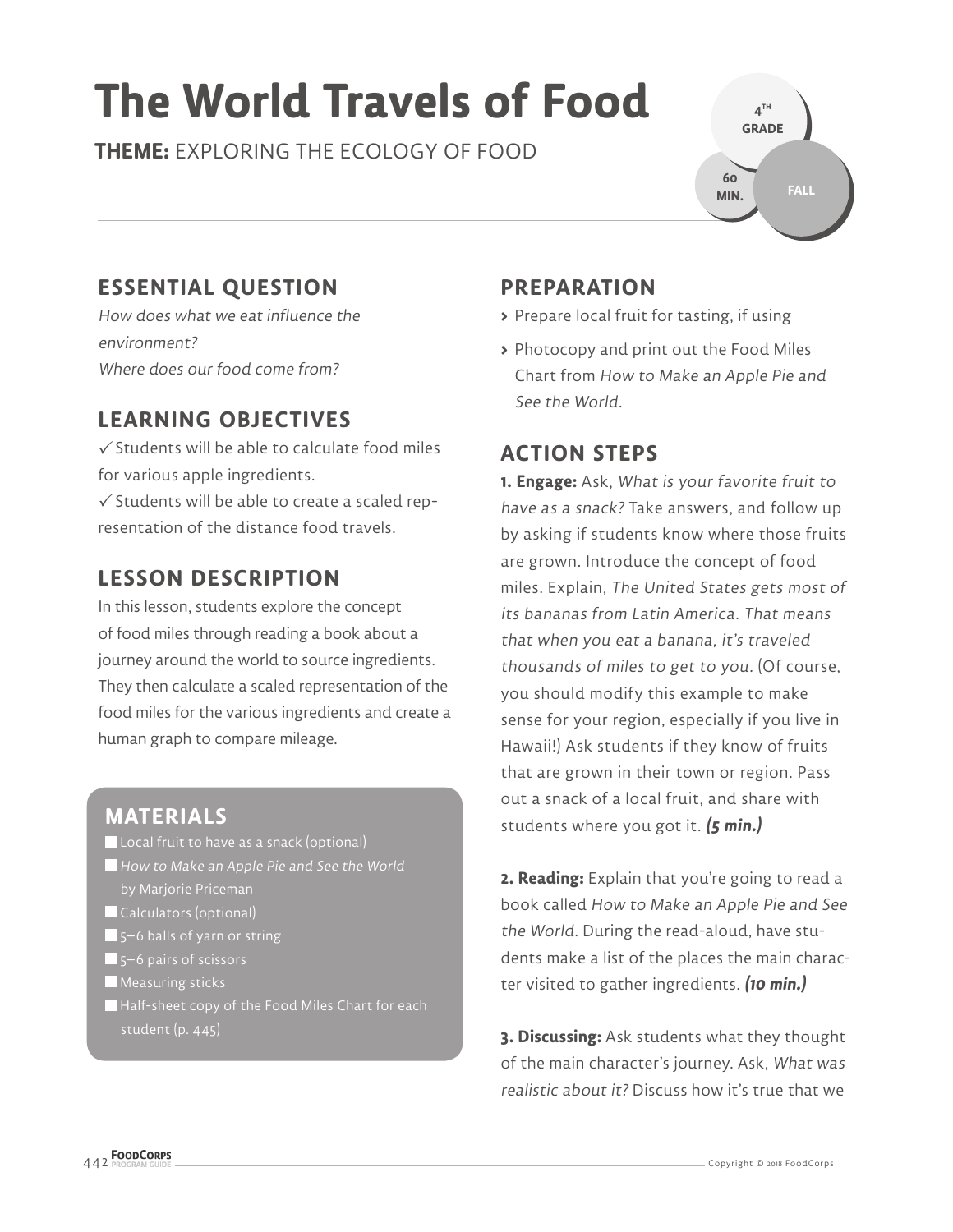get a lot of our food from around the world, but that it's usually shipped to grocery stores. Ask, What ingredients do you think she traveled too far to get? Discuss how perhaps the eggs, butter, and wheat could have come from a local farm. **(5 min.)**

**4. Calculating Food Miles:** Provide students with the Food Miles Chart with the distance in miles for each ingredient in the apple pie. Tell them you're going to use a scale to make a representation of how far the ingredients would have traveled. **(10 min.)**

**5. Measuring Feet:** Put students in groups, and assign each group one ingredient. Explain that they'll need to divide their number of miles by 100 to figure out how many feet long to make their string. Provide string, scissors, and measuring sticks, and have them measure a length of string to represent the food mileage of their ingredient. **(10 min.)**

**6. Field Graph:** Walk students to the school's field, blacktop, or gymnasium. Explain to students that they'll be making a human bar graph to compare the distances each ingredient had traveled. Have each group stretch out their yarn from the same starting point. Have group members take turns holding the string and walking around to see the other group's mileage. **(15–20 min.)**

#### **REFLECTION**

Have students discuss the following questions in small groups, then share with the class: **(5 min.)**

• How did seeing the field graph affect your thinking about food miles?

- Why do we have to purchase certain food staples from other countries?
- Why should we care where our food comes from? What impact do food miles have on the environment?
- What were successes and good strategies for working in your groups? What can you continue to work on?

#### **ADAPTATIONS**

**Technology:** If your students have access to computers, you can have them research and calculate the food miles of each ingredient in a typical school lunch, using the website www. foodmiles.com. In addition, you can have them research local farms, finding local alternatives.

**Physical:** Set up three different obstacle courses on the field, ranging in length. Have each obstacle course represent a fruit. For example, the short course could represent an apple or other fruit grown locally, the medium course would represent an orange grown in the United States, and the long course could represent a banana grown in South America. This would vary, depending on your location.

#### **ACADEMIC CONNECTIONS**

English Language Arts Common Core State **Standards** 

#### **CCSS.ELA-LITERACY.RL.5.7**

Analyze how visual and multimedia elements contribute to the meaning, tone, or beauty of a text (e.g., graphic novel, multimedia presentation of fiction, folktale, myth, poem).

Next Generation Science Standards, Life Science Disciplinary Core Idea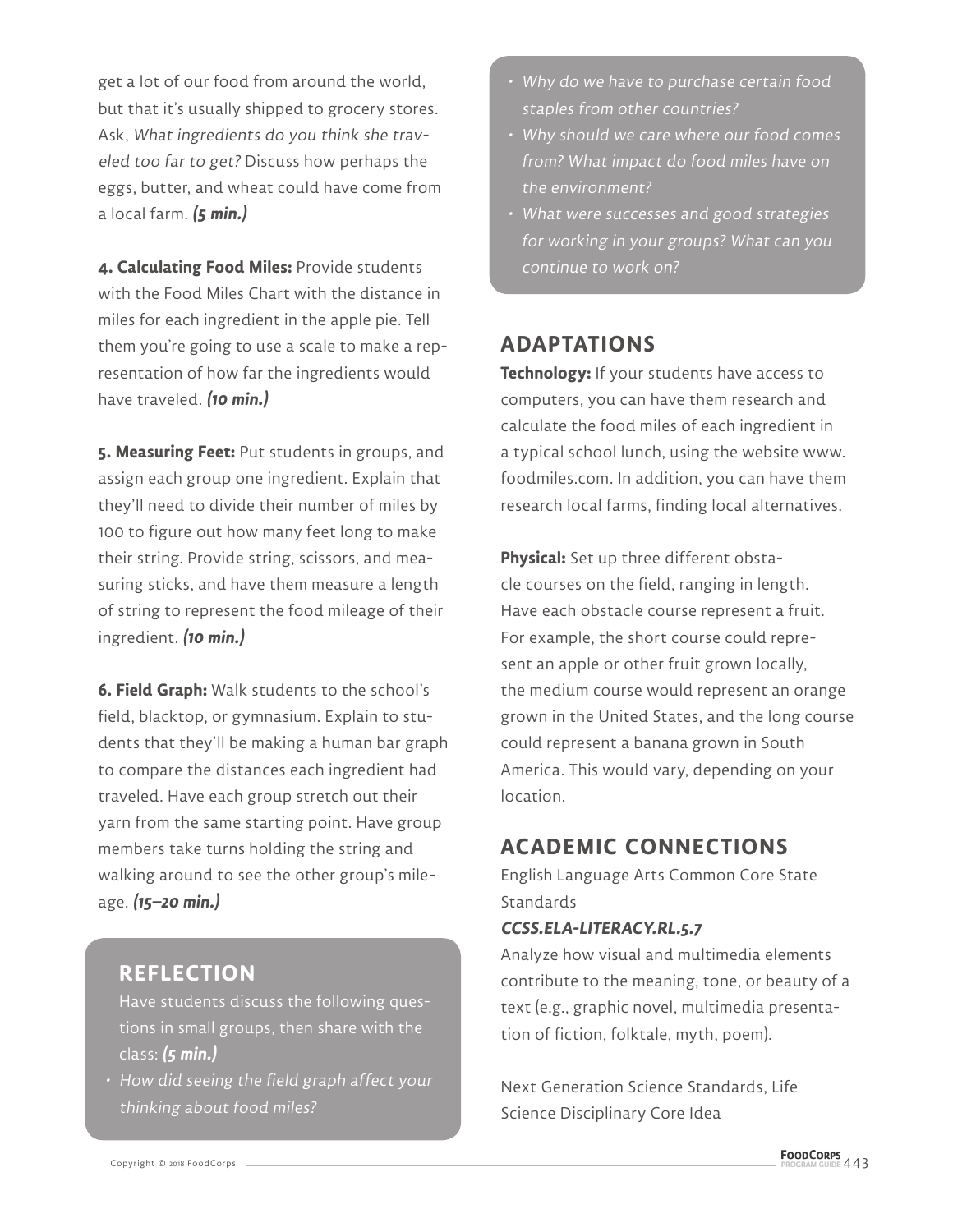#### **NGSS ESS.3.C**

Human Impacts on Earth Systems – Human activities in agriculture, industry, and everyday life have had major effects on the land, vegetation, streams, ocean, air, and even outer space. But individuals and communities are doing things to help protect Earth's resources and environments.

#### Math Common Core State Standards **CCSS.MATH.CONTENT.5.NBT.A.1**

Recognize that in a multi-digit number, a digit in one place represents 10 times as much as it represents in the place to its right and 1/10 of what it represents in the place to its left.

#### **CCSS.MATH.CONTENT.5.NBT.A.2**

Explain patterns in the number of zeros of the product when multiplying a number by powers of 10, and explain patterns in the placement of the decimal point when a decimal is multiplied or divided by a power of 10. Use whole-number exponents to denote powers of 10.